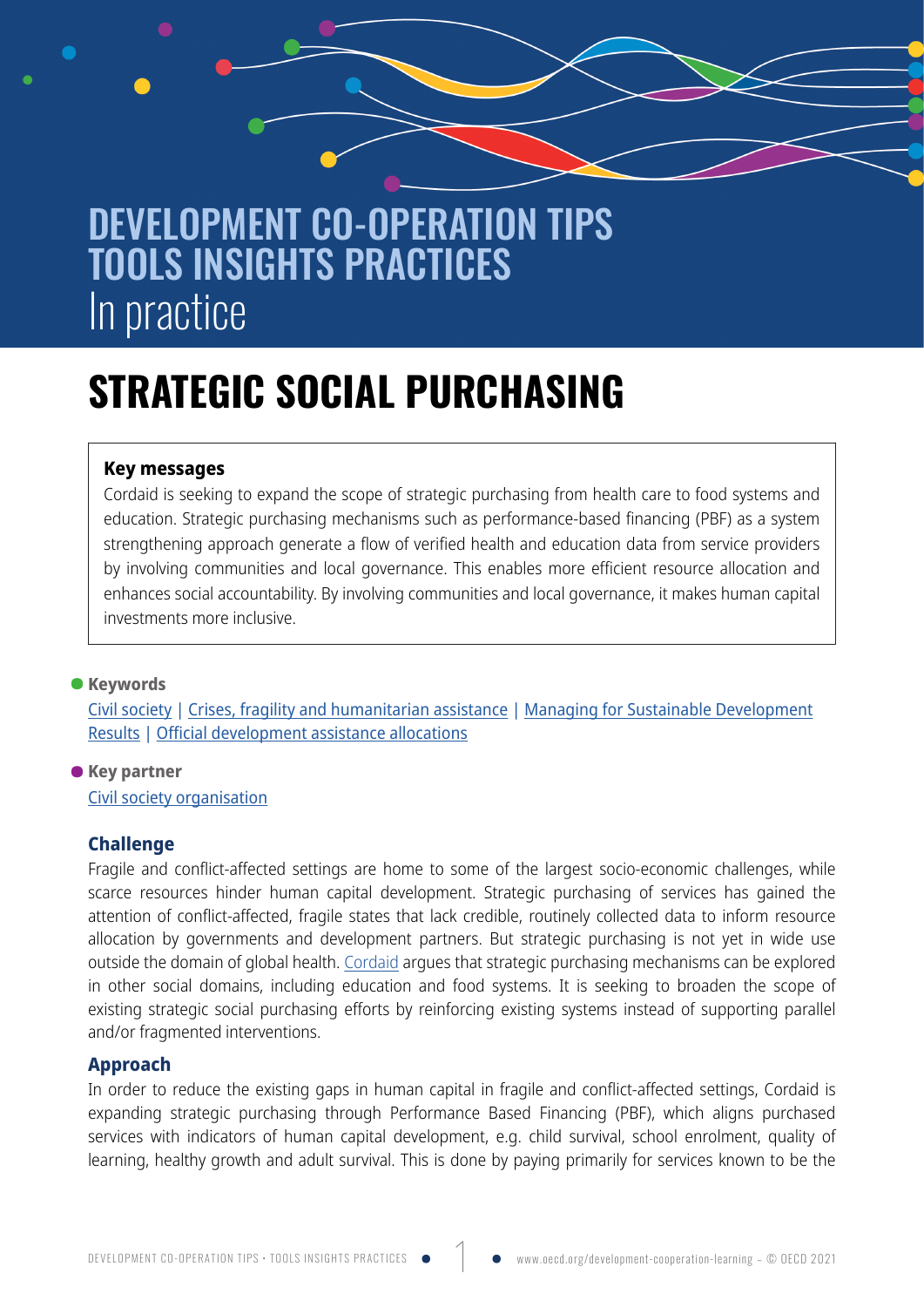best predictors of future health, well-being and development, such as child immunisation, monitoring of nutritional status and school enrolment of the most vulnerable children, girls in particular.

Cordaid first implemented PBF in 2002 in a public health project in Rwanda. It expanded the scope of PBF to primary and secondary education, directly linking payments to health facilities and schools to their quarterly performance.

PBF allows for an evidence-based allocation of scarce resources. It contributes to the generation of continuous, verified health and education data from service providers, from the most local level upwards. Subsequently, the data will feed into a more reliable measurement of the composite indicators of the Human Capital Index at the national level. By consistently involving communities and local governance, and by giving them a central role both in the supervision of service providers and in the verification of the quality of services, these human capital investments will also make public systems more equitable and inclusive.

#### **Results**

Cordaid observed that relatively small but well-targeted investments led to substantial improvements in the services provided. Health and education services became more accessible, and the quality of these services improved. Three factors contribute to this improvement:

- The direct link between financing and verified performance creates a strong incentive to improve.
- Service providers are granted a high level of autonomy in deciding how to use the additional funds, boosting motivation and stimulating entrepreneurship.
- The resulting improvement in staff attitudes leads to increased investments into the quality of services, as health facilities use their PBF earnings for maintenance, purchasing additional medicines, equipment, etc.

In Ethiopia, where PBF was introduced in a rural health-care setting, hospitals saw substantial improvement in staff motivation, access to care, quality of care and reliability of data. With payments dependent on the outcome of patient satisfaction surveys, social accountability increased and local communities felt more engaged in how health care was provided to them. These positive effects were noticed by Ethiopia's Federal Ministry of Health, which intends to scale up PBF as a health financing strategy under the next Health Sector Transformation Plan (2020-25).

#### **Lessons learnt**

PBF has proved to be an effective and efficient financing modality that can be programmed in different social sectors to support human capital development. Critical conditions include the following:

- **National engagement is essential.** A "whole of government" approach is imperative for effectively tackling barriers related to co-ordination between line ministries.
- **The full chain of public service providers must be involved**. Well-aligned incentives are required for all stakeholders, including all decentralised actors. Each entity should be incentivised for elements of service provision and quality improvement that it can influence directly.